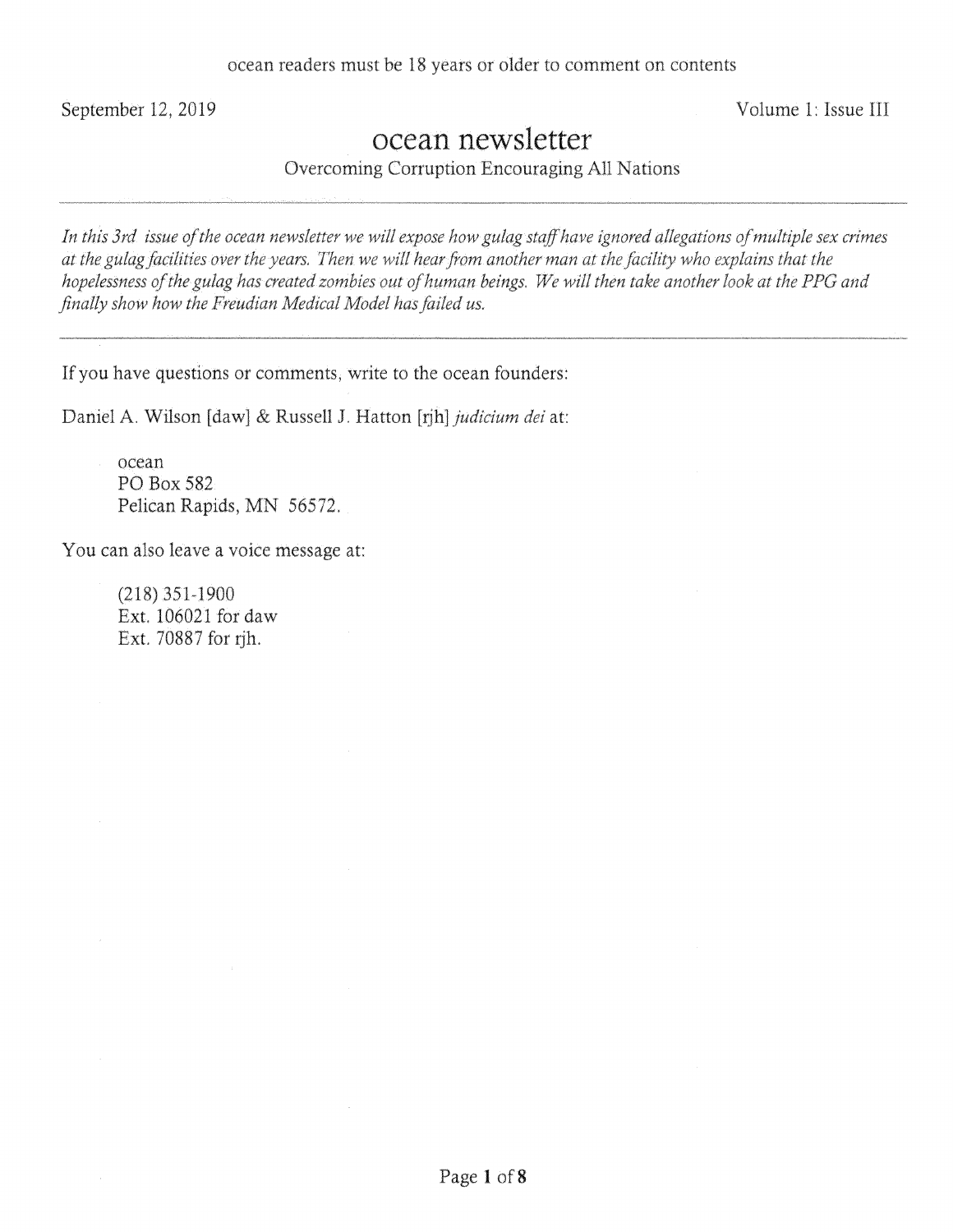### Is the MN AG and the MSOP Covering up Sex Crimes?

The Minnesota Sex Offender Program (msop) administration and the Minnesota Attorney General (AG) may be covering up for multiple msop staff members that should be charged with Criminal Sexual Conduct. ocean *is*  currently awaiting a response from the AG to the following letter:

### Dear Mr. Ellison,

According to msop clinician Paul Mayfield, there have been "hundreds" of inappropriate relations between clients and staff throughout the 19 years that he has worked at msop. How many of those "inappropriate relationships" are actually sexual is unknown. When this happens, the staff member is simply "walked out" of the facility with little consequences to the staff member, and no explanation for the clients. It is illegal, according to Minnesota statute, for msop staff to have sexual relations with msop clients. The statute explicitly states that msop staff who have sexual relations with clients are guilty of criminal sexual conduct because: "...the actor knows or has reason to know that the complainant is mentally impaired, mentally incapacitated, or physically helpless... the actor is an employee.., or volunteer of a state.., secure treatment facility, or treatment facility providing services to clients civilly committed as mentally ill and dangerous, sexually dangerous persons, or sexual psychopathic personalities.., and the complainant is a resident of a facility or under supervision of the correctional system. Consent by the complainant is not a defense..."<sup>1</sup>

WHERE IS THE AG IN THIS ISSUE? What is the Attorney General's role in this issue. Is it the AG's job to investigate and prosecute these sexual assaults at msop? I have only been here under 3 years and have known of at least 4 or *5* women being walked off of the property for messing around with clients. These men are locked up with an extremely small chance of getting released and if a woman staff says she can pull some strings for him, he will feel compelled to comply with her sexual advancements. Even worse, if he does not comply, she can make up anything she wants, put it on record, and who's to say it never happened? The sex offender? How is it that msop staff has repeatedly been sexual with clients and we have rarely heard of prosecution? Is the AG covering up for msop because we are sex offenders? Please respond to this issue as soon as possible.

We want you to know that this letter, along with your response (or lack thereof) will be placed into our ocean Newsletter, and distributed to the public. Thank you...

This letter was sent on August 8, 2019 and we have still heard nothing.

#### **Footnotes**

- 1. Minn. Stat. § 609.344 and Minn. Stat. § *609.345* (this was written to protect me and my peers) (continues on page 2)
- 2. Minn. Stat. § 609.344 (Criminal Sexual Conduct in the Third Degree); Minn. Stat. § 609.345 (Criminal Sexual Conduct in the Fourth Degree)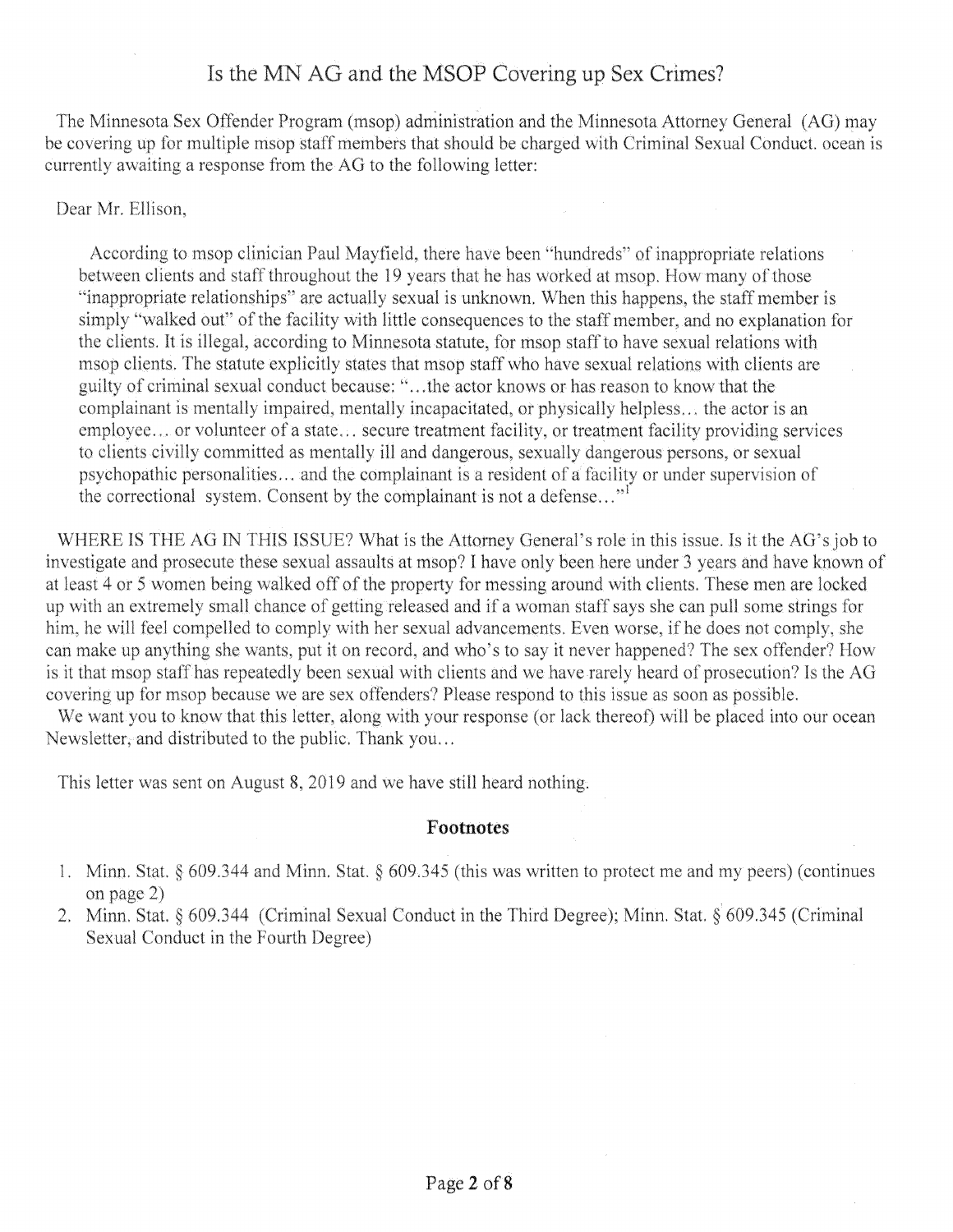### Client Interview

If the public and the state authorities are going to keep us locked up forever, they are at least going to know how we're getting along.

The following is a personal testimony from a political prisoner at the Minnesota Sex Offender Program (msop in Moose Lake Minnesota:

Q: *"How do you cope with the surroundings in which you live to maintain a level of sanity?"* 

I am and will always be a student of life. So for decades I've learned that fear is an early warning sign to be careful, or to watch out. But my fear is an ongoing state of mind. msop destroys a humans mind, body, heart and Soul after just a few short years.

Human beings have replaced virtue with candy, play toys [Xbox] and succumbed to the evil. The oppressed become their own oppressors—self-stigmatizing, and stigmatizing an already stigmatized sub-population. The reason this even has a chance of occurring is that people allow it because they profit from stealing another human beings life. "To Love Your Neighbor" is not just a bumper sticker or a stone we remove from courthouse lawns, it's what God intended. Woe to thee who dares defy His will. Not even I can save you. One day the dogs won't even lick your wounds of leprosy. It's probably too late for you anyway but if it's not, repent and give yourself to God. Give yourself to serving His children by being His instrument. Give away all your lustful pleasures and love something besides yourself.

Freedom...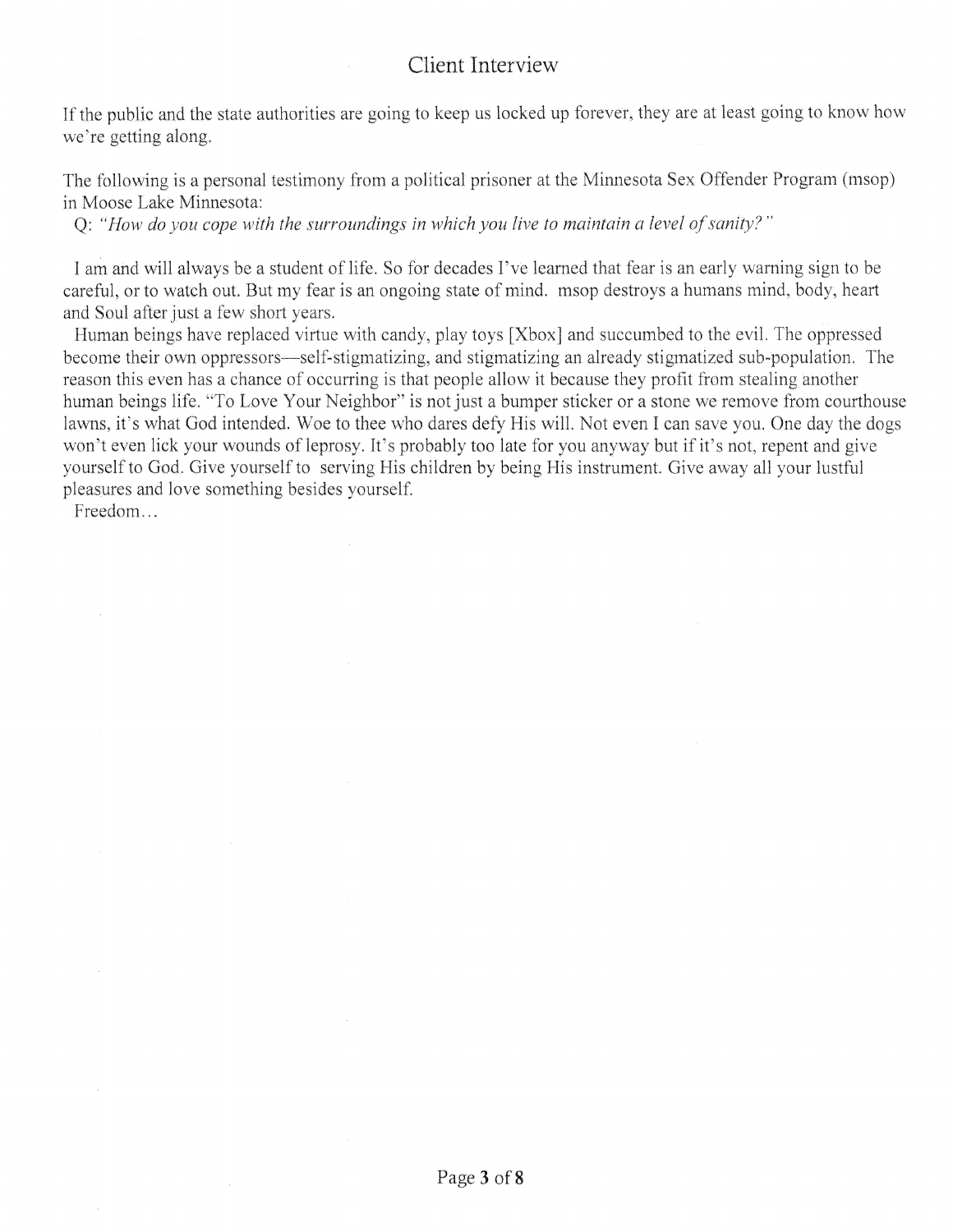### Divided Rulings on the use of Plethysmograph Testing as a Condition of Supervised Release

Judge Berzon's excellent opinion is deserving of support. I would, however, go beyond it to hold the Orwellian procedure at issue to be always a violation of the personal dignity of which prisoners are not deprived. The procedure violates a prisoner's bodily integrity by affecting his genitals. The procedure violates a prisoner's mental integrity by intruding images into *(451* F.3d 571 ) his brain. The procedure violates a prisoner's moral integrity by requiring him to masturbate.

By committing a crime and being convicted of it, a person does not cease to be a person. A prisoner is not a mere tool of the state to be manipulated by it to achieve the purposes the law has determined appropriate in punishment. The prisoner retains his humanity and therefore has purposes transcending those 12006 U.S. App. LEXIS *52)* of the state. A prisoner, for example, cannot be forced into prostitution to aid the state in securing evidence. A prisoner, for example, cannot be made to perjure himself in order to assist a prosecution. Similarly, a prisoner should not be compelled to stimulate himself sexually in order for the government to get a sense of his current proclivities. There is a line at which the government must stop. Penile plethysmography testing crosses it.<sup>1, 2</sup> Courts have uniformly declared that the results of such tests are "inadmissible as evidence because there are no accepted standards for this test in the scientific community."<sup>3</sup> (plethysmography's "scientific status remains that of an experimental technique"). $4$ 

In spite of the above-noted reservations, there is evidence that a variety of behavioral therapy methods can be employed to de-condition various forms of "deviant arousal" in a laboratory setting. For instance, by employing a device known as the penile plethysmograph (which can document the degree to which a man has achieved an erection), it has been possible to show that certain individuals, who prior to treatment had obtained full erections when exposed to either audio or visual stimuli depicting children, would subsequently no longer do so following certain forms of "de-conditioning" treatments in a laboratory setting.

However, unfortunately there is a lack of good evidence documenting that such relatively short-term changes, as have been demonstrated in the clinical laboratory, are necessarily predictive of long-term behavioral change in the community.

To put it somewhat crudely, what matters in treatment is not how a man's penis behaves in the laboratory, but how he is going to behave over time in society.

Historically, at a time when consenting adult homosexual activities had been prosecuted criminally, similar behavior therapy methods had been utilized to try to de-condition homosexual attractions, replacing them instead with heterosexual feelings.

After reviewing that treatment literature, the American Psychiatric Association has taken the stance that attempts to recondition sexual orientation have been both ineffective, as well as ethically questionable.

Although that policy statement was developed in the context of attempts to recondition homosexuality, precisely the same principles and procedures are involved when attempting to de-condition pedophilic, and other forms of "deviant arousal."

Many persons can experience arousal with respect to an unacceptable partner. Furthermore, one does not necessarily have to use a device such as the penile plethysmograph (or another technique called the Abel Screen) to know that that is so. The important issue in treatment is not whether a person is still experiencing such attractions, but that he has reached the point where he will no longer act on them. To the extent that the program may make it difficult for a man to progress through treatment if he still shows evidence of "deviant arousal," as measured by the penile plethysmograph in the clinical laboratory, in my professional opinion, that would represent a substantial departure from accepted practice, judgment, and/or standards in the field of inpatient mental health care.

Fred S. Berlin, M.D., Ph.D. Associate Professor, the Johns Hopkins University School of Medicine Founder, the Johns Hopkins Sexual Disorders Clinic Director, National Institute for the Study, Prevention and Treatment of Sexual Trauma; October 16, 2003 copy: file of Hargett, et al. versus Baker, et al #02c 1456D. Standards of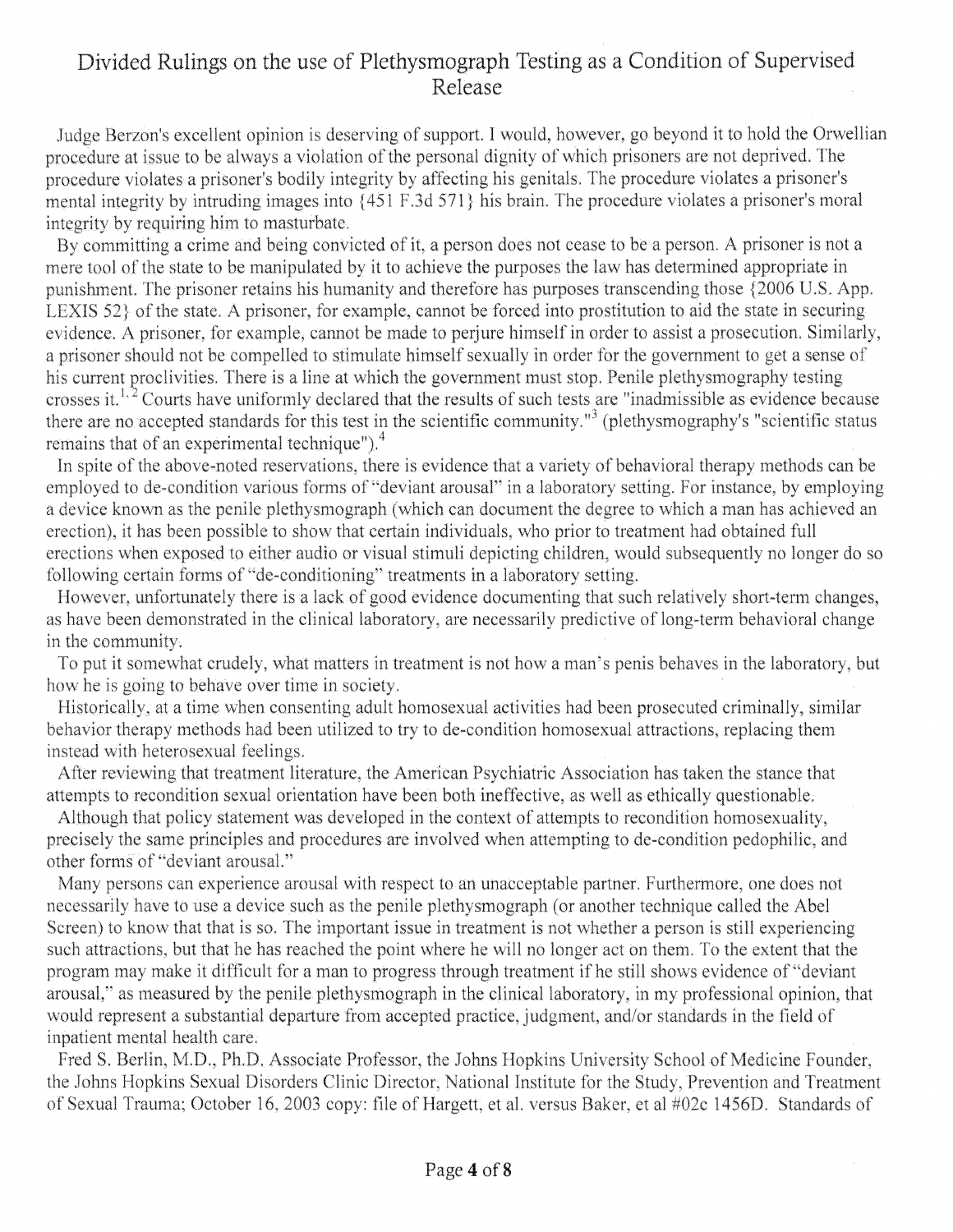Review for Mandated PPG Testing "In a concurring opinion, Judge John Noonan expressed his view that the court should have taken the opportunity to eliminate the use of PPG testing altogether. He explained that he would hold the 'Orwellian procedure ... to be always a violation of the personal dignity of which prisoners282 are not deprived'283 Judge Noonan did not directly cite to any precedent regarding which liberty interest PPG testing infringes. However, he was unequivocal in his view that PPG testing infringes on a fundamental right.284 He wrote: 'The procedure violates a prisoner's bodily integrity by affecting his genitals. The procedure violates a prisoner's mental integrity by intruding images into his brain. The procedure violates a prisoner's moral integrity by requiring him to masturbate.'285

Further, Judge Noonan emphasized that convicts do not lose their humanity. He explained that the government would certainly not be allowed to force a convict into prostitution to help secure evidence of a crime or to force a criminal to perjure himself to secure a conviction of another.286 Judge Noonan found these situations analogous to mandated PPG testing, adding that 'a prisoner should not be compelled to stimulate himself sexually in order for the government to get a sense of his current proclivities.'287 He concluded by writing, '[T]here is a line at which the government must stop. Penile plethysmography testing crosses it.'288" p. 292: "The Second Circuit went further, explaining that even if PPG testing was indisputably reliable,300 it would not be appropriate because 'supervised release is properly directed at conduct, not at daydreaming.'3 01" p. 293: "The Second Circuit also held that PPG testing could not be construed as a means to protect the public. Even if there was a strong correlation between sexual thoughts and rates of recidivism, 'unacted-upon prurient sexual thoughts, just like "a defendant's abstract beliefs, however obnoxious to most people, may not be taken into consideration by a sentencing judge."' 306 Even convicted sex offenders are entitled to freedom of thought, and the court found 'no reasonable connection between fluctuating penis size and public protection.'307 "...If anything, the court posited, the PPG testing would reinforce sexually deviant thoughts by regularly presenting sexually deviant imagery to the offender.310"

However, as so often seems true, something always comes to light afterward that requires addition. This is one of those cases. Many who have taken the PPG exam here in MSOP have complained that false reports have resulted, claiming that erections occurred when none did, or that some penile movement toward an erect state was detected when none was experienced by the test subject.

Accusations of fraud have been leveled against examiners. This is not to disagree with such accusations. I have addressed the issue of the lack of standardization and of divergent practices as potentially offering a chance for fraudulently falsified outcomes in that earlier article.

TLP, Vol. 1, No. 10, pp. 6-8).

#### *Look for upcoming research concerning the P. P. G.*

"Making Monsters" Let's start by returning to Andrew S. Balmer & Ralph Sandland, "Making Monsters: The Polygraph, the Plethysmograph, and Other Practices for the Performance of Abnormal Sexuality," 39 Jour. Of Law and Society *593-615* (No. 4, December 2012), ISSN: 0263-323X, *593-615;* and

Judicial Awareness of PPG Inaccuracy By way of example, *United States v Guy Randy White Horse, No.*  2001DSD38, 177 F. Supp. 2d 973, 976 (D. S.D. 2001).

"Whoever approved of the use of pictures of underage children, including baby's in diapers, to be used in the penile-plethysmograph (PPG) should be arrested and charged for the production and distribution of child pornography - including the parents of the children involved." -OCEAN

#### **Footnotes**

- 1. Concur by: John T. Noonan; NOONAN, Circuit Judge, concurring.
- 2. United States v. Weber, 186 Fed; Appx. 751, 2006 U.S. App. LEXIS 15820 (9th Cir. Cal., June 20, 2006)
- *3. Glanzer,* 232 F.3d at 1266; see also United *States v. Powers,* 59 F.3d 1460, 1470-71 (4th Cir. 1995).
- *4. Berthiaume,* 142 F.3d at 17; see also *Simon & Schouten,* supra, at 511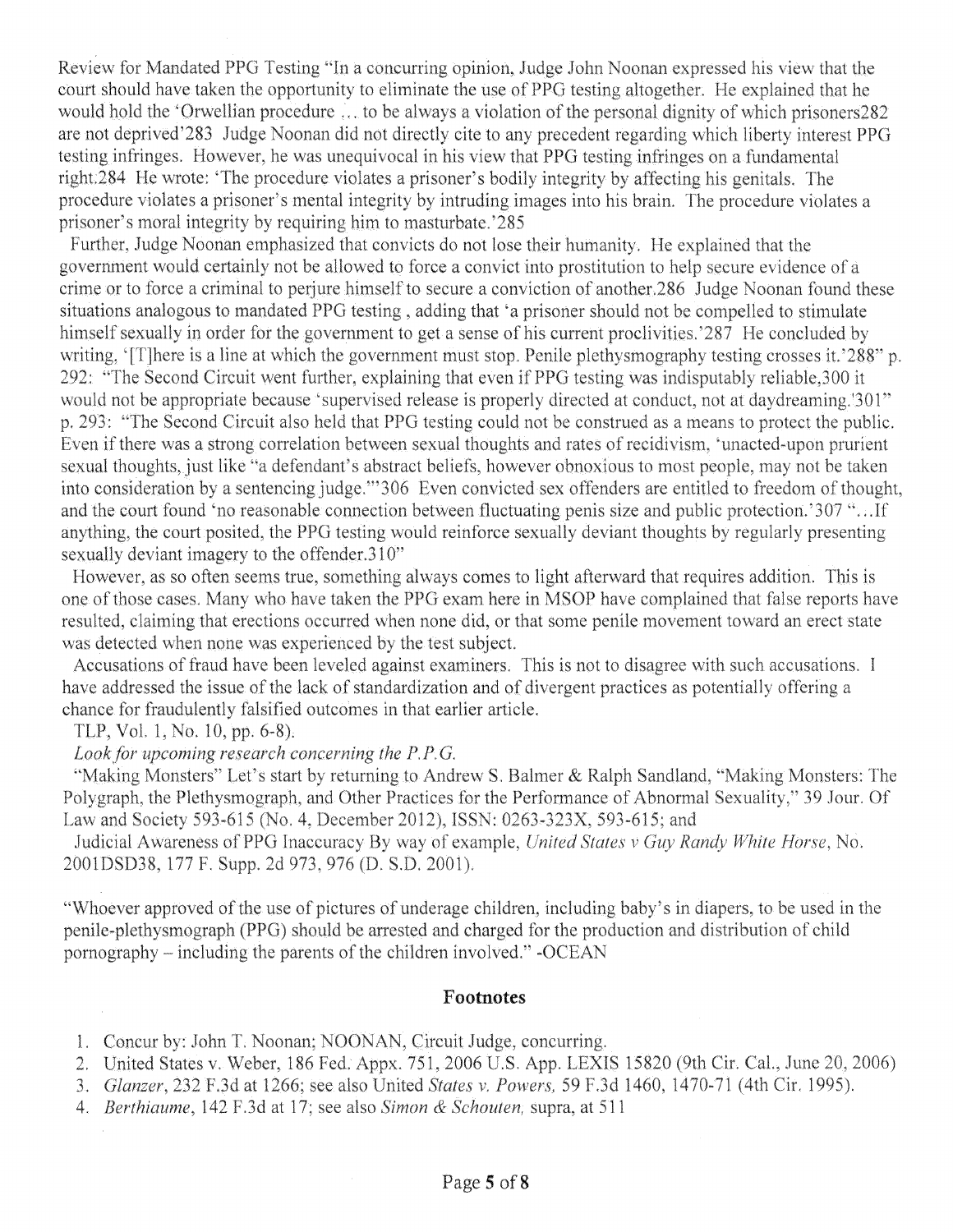## The Freudian Medical Model was a Medical Disaster.

Since 1952, there has been a 234% increase in the number of mental disorders. This is dramatically expanding the realm of psychiatry and narrowing the gap of normality - converting millions of people from being without mental disorders to being psychiatrically "sick." Their criteria are based on psychiatric opinion only. The claim is that the issue is one of 'chemical imbalance.' However, there is no way to prove this. There are no blood• tests, X-rays, brain scans or any other medical test to confirm any of these mental disorders.

In the Diagnostic and Statistical Manual of Mental Disorders, Fifth Edition *(DSM-5)* there has been an explosion of children's mental disorders that require drugs. This category has rocketed from three such "disorders" in 1952 to *55* in the latest edition, which translates to a 1,300% profit increase for the psychiatricpharmaceutical industry. The number of children under 2 years old prescribed psychotropic drugs in 2013 alone could fill *3.5* football stadiums. From birth to grave, there is a "disorder" that can be billed to treat.

Dr. Thomas Szasz, while (continues on page 4) still Professor of Psychiatry at the State University of New York, Upstate Medical Center and author of the book, *The Ethics of Psychoanalysis,* when referring to the pseudo-science of Psychiatry said, "Psychiatry is probably the single most destructive force that has affected society within the last 60 years.' ...the adherents of this exaggerated faith... use it as a shield of illusion concealing some ugly realities..

Lawrence LeShan, when he was president-elect of the Association of Humanistic Psychology, said: "Psychotherapy may be known in the future as the greatest hoax of the twentieth century."<sup>3</sup> Dr. Martin  $\&$ Deidre Bobgan and T.A. McMahon include others that challenge psychology:

According to sound research, not only is psychotherapy less effective than it is purported to be, but in. many cases it's even harmful. After examining numerous efficacy (effectiveness) studies on psychotherapy, university professor and widely recognized researcher Dr. Robyn Dawes says, "There is no positive evidence supporting the efficacy of professional psychology." Dawes further says, "Evaluating the efficacy of psychotherapy has led us to conclude that professional psychologists are not better psychotherapists than anyone else with minimal training—sometimes those without any training at all, the professionals are merely more expensive.<sup>4</sup>

In 1955 the American Psychiatric Association made a statement that remains true today: "Psychotherapy is today in a state of disarray almost exactly as it was 200 years ago." In an address to the APA the next year, Percival Bailey Said, "The great revolution in psychiatry has solved few problems... One wonders how long the hoary errors of Freud will continue to plague psychiatry." I wonder how these men would feel to know the state of the situation here at msop over 60 years later. H. J. Eysenck, Director of the University of London's Department of Psychology, wrote, "The success of the Freudian revolution seemed complete. Only one thing went wrong. The patients did not get better. Berelson and Steiner, in their book *Human Behavior: An Inventory of Scientific Findings,* a survey of the progress of the behavioral sciences of the time said, "Psychotherapy has not yet been proved more effective than general medical counseling in treating neurosis or psychosis. In general, therapy works best with people who are young, well-born, well-educated and not seriously sick." In an article in *This Week Magazine* for September 18, 1966 entitled "Farwell to Freud," Leslie Lieber concludes:

Once bright with promise, psychoanalysis today seems hardly worth the millions we are lavishing on it each year... The truth is that not only the dramatic breakthrough and cure almost non-existent, but thousands upon thousands who have spent millions upon millions aren't at all certain whether they are• one whit less 'neurotic' than before they began... Many doctors are now sharply challenging the need for long-drawn-out excavations of the subconscious.

Jay Adams goes on to explain the sad stats of psychotherapy during his time: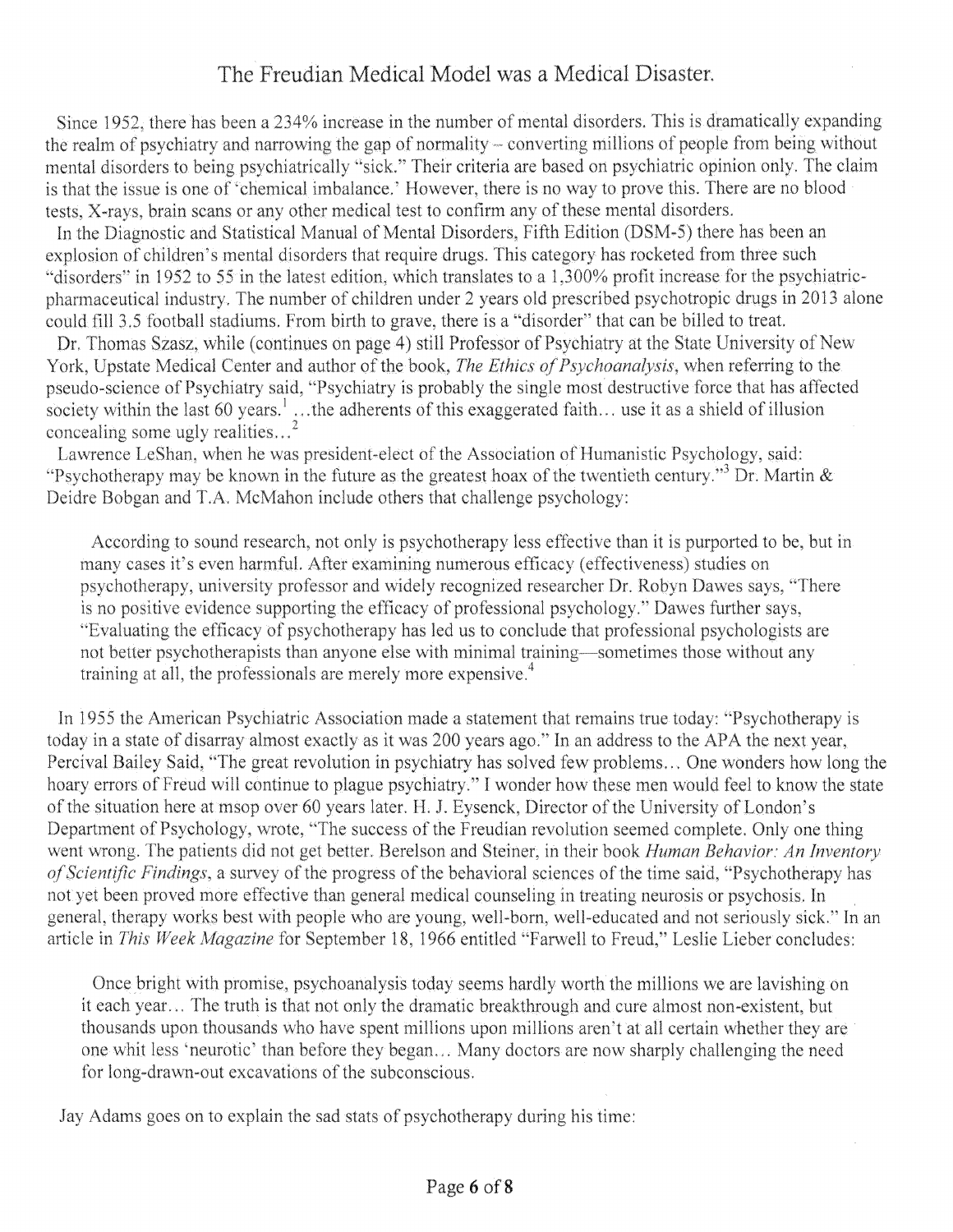Surveys show that of patients who spend upwards of 350 hours on the psychoanalyst's couch to get better- two out of three show some improvement over a period of years... however, the same percentage get better without analysis... As a matter of fact, that same ratio - two out of three people got better in mental hospitals a hundred years ago ... Patients get better regardless of what is done to them. $5$ 

In other words, the Medical Model does not work.

The Medical Model was used to corral criminals into the Mental Health system... for life. To understand msop, we must understand psychology. To understand psychology, we have to go back to the beginning - to the Father of Psychology: Sigmund Freud.

Freud, taking his direction from Chareot, under whom he studied in France, adopted and popularized views of human difficulty under what we call a "Medical Model." <sup>6</sup> Before this time the "mentally ill" were viewed as malingerers rather than patients. This propaganda has influenced the general public, along with "professionals," to believe that the destructive choices people make are a result of a disposition, beyond the person's control. The Medial Model has been spread so effectively that most people believe that the root causes of peoples problems are "diseases" and "sicknesses" not recognizing that being sympathetic simply gives a person allowances to do what he wants. Sympathy is crucial for a free willed man to justify his choices, and delay due consequences.

Effectively, the mentality that the Medical Model spread - viewing criminal sex offenders as "diseased" - was one of the first elements that corralled so many into msop.

Eric Janus, former President and Dean Professor of Law Director at the Sex Offender Litigation and Policy Resource Center of Mitchell Hamline School of Law, plainly warned the legislatures involved in creating the current sex offender civil commitment laws, because he understood that criminals "don't belong in the mental health system" because criminals make conscious choices, whereas the "mentally ill" do not:

[L]et me put the matter somewhat bluntly: Using the civil commitment system, in my judgment, to commit people, to confine people like Mr. Linehan,<sup>7</sup> who are not mentally ill, are not incompetent... is unconstitutional preventive detention. A law authorizing such detention would, in essence, in my judgment, establish a dangerousness court, authorized to lock people up indefinitely based on the predictions of some mental health experts about what they think these people might in the future do. Applied to people like Linehan, $\delta$  who have served their criminal sentences, this is pure and simple double jeopardy. Preventive detention, dangerousness courts, double jeopardy - These are each and every one of them, anathema our democratic way of life."<sup>9</sup>...Civil commitment was never designed to deal with criminal behavior. And all this morning, we've heard people talking about, "How are we going to confine these sexual criminals?" These people are criminals; they don't belong in the mental health system.

Every 40 seconds someone is involuntarily committed to a psychiatric institution, based on the idea that a person may be a danger to himself or others. Yet, psychiatrists admit they cannot predict "dangerousness." MSOP, however, is a system designed for just that purpose - to punish people for what George Orwell called *crimethink* or a "thought crime" - having thoughts that were at odds with the government expectation. *Crimethink* requires the ability to read the thoughts of the 'perpetrator.' Dr. Steven Rose, Professor of Biology at the Open University says:

In the current legislative climate, where there have been attempts to introduce preemptive detention for 'psychopaths' who have not yet been convicted of any crime, but such claims need to be addressed critically. They are and will be resisted by the judiciary, but recent developments suggest that this may be a frail defense against an increasingly authoritarian state  $10$